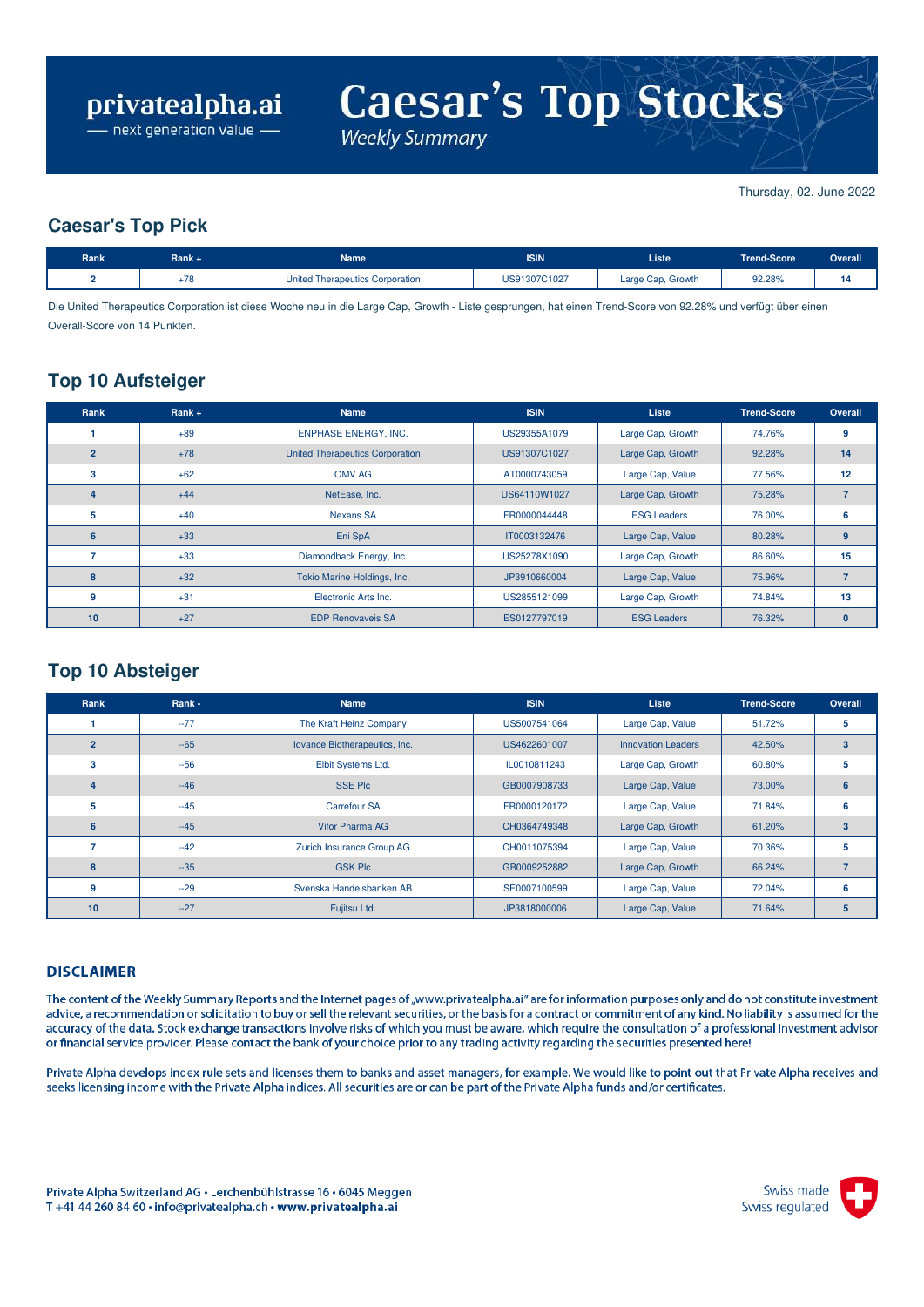## **Caesar's Top Stocks**

– next generation value  $\overline{\phantom{a}}$ 

Large Caps, Growth

#### Thursday, 02. June 2022

| Rank                         | <b>Name</b>                              | <b>Isin</b>  | <b>Trend Score</b> | <b>Growth Score</b> | <b>Quality Score</b> | <b>Valuation Score</b> | Overall         |
|------------------------------|------------------------------------------|--------------|--------------------|---------------------|----------------------|------------------------|-----------------|
| $\triangle$ 2                | Occidental Petroleum Corporation         | US6745991058 | 99.44%             | $***$               | $\star$              | $***$                  | 10              |
| $2 \triangle 3$              | <b>Valero Energy Corporation</b>         | US91913Y1001 | 98.88%             | $***$               | $\star$              | $***$                  | 10              |
| $3 \nabla$                   | <b>HAPAG-LLOYD AG</b>                    | DE000HLAG475 | 98.60%             | $***$               | $***$                | $***$                  | 11              |
| $4 \triangle 5$              | <b>Marathon Oil Corporation</b>          | US5658491064 | 98.48%             | $***$               | $\star$              | $***$                  | 10              |
| $5 \nabla$<br>$\overline{4}$ | <b>Devon Energy Corporation</b>          | US25179M1036 | 98.36%             | $***$               | $\star$              | $***$                  | 10              |
| $6$ $\blacktriangle$ 15      | AspenTech Corp.                          | US29109X1063 | 97.24%             |                     |                      |                        | 3 <sup>2</sup>  |
| $7 \sqrt{ }$<br>6            | <b>Marathon Petroleum Corporation</b>    | US56585A1025 | 97.24%             | $***$               | $\star$              | $***$                  | 10              |
| $8 \triangle 12$             | APA Corp.                                | US03743Q1085 | 97.08%             | $***$               | $\star$              | $***$                  | 10              |
| $9 \times 7$                 | <b>Repsol SA</b>                         | ES0173516115 | 96.08%             | $***$               |                      | $***$                  | 8               |
| $10 \bullet 9$               | <b>Hess Corporation</b>                  | US42809H1077 | 95.80%             | $***$               | $\star$              | $***$                  | 9 <sup>°</sup>  |
| $11 \bullet 10$              | <b>Exxon Mobil Corporation</b>           | US30231G1022 | 95.12%             | $***$               | $\star$              | $***$                  | 10 <sup>°</sup> |
| 12 ▲ 19                      | <b>ConocoPhillips</b>                    | US20825C1045 | 94.08%             | $***$               | $\star$              | $***$                  | 10              |
| $13 \times 8$                | <b>Pioneer Natural Resources Company</b> | US7237871071 | 93.40%             | $***$               | $***$                | $***$                  | 12              |
| $14$ $\triangle$ 16          | <b>Equinor ASA</b>                       | NO0010096985 | 93.36%             | $***$               | $\star$              | $***$                  | 10 <sup>°</sup> |
| 15 ▲ 25                      | EOG Resources, Inc.                      | US26875P1012 | 92.92%             | $***$               | $***$                | $***$                  | 12              |
| $16$ $\blacktriangledown$ 14 | EnBW Energie Baden Wuerttemberg AG       | DE0005220008 | 92.44%             | $***$               | $\star$              | $***$                  | 10              |
| 17 ▲ 95                      | <b>United Therapeutics Corporation</b>   | US91307C1027 | 92.28%             | $***$               | $***$                | $***$                  | 10              |
| 18 7 17                      | NRG Energy, Inc.                         | US6293775085 | 92.16%             | $***$               | $***$                | $***$                  | 11              |
| 19 ▲ 26                      | <b>Halliburton Company</b>               | US4062161017 | 91.92%             |                     |                      | $***$                  | 6               |
|                              | Elia Group SA/NV                         | BE0003822393 | 91.72%             | $***$               |                      | $***$                  | 9               |

| Rank                                             | Name                          | <b>Isin</b>  | T      | G           | $\Omega$             | $\mathbf{v}$ | Overall          | Rank                                   |                 | <b>Name</b>                         | <b>Isin</b>  | T      | G.      | $\mathbf{Q}$ | $\mathbf{v}$ | Overall          |
|--------------------------------------------------|-------------------------------|--------------|--------|-------------|----------------------|--------------|------------------|----------------------------------------|-----------------|-------------------------------------|--------------|--------|---------|--------------|--------------|------------------|
| $21 \quad \nabla$                                | <b>Chevron Corporation</b>    | US1667641005 | 91.68% | ***         | $***$                | ***          | 11               | 41 $\mathbf{v}$ 23                     |                 | <b>RWE AG</b>                       | DE0007037129 | 81.88% | ***     | $\star$      | ***          | 10 <sup>10</sup> |
| $22 \times$<br>21                                | Phillips 66                   | US7185461040 | 91.68% | ***         | $\star$              | ***          | 10 <sup>10</sup> | 42 $\blacktriangledown$                | 33              | Sanofi                              | FR0000120578 | 81.64% |         |              | ***          | 6                |
| 23 $\triangle$<br>40                             | Continental Resources, Inc.   | US2120151012 | 91.44% | $***$       | $\star$              | ***          | 10               | 43 $\triangle$                         | 56              | <b>Western Digital Corporation</b>  | US9581021055 | 80.20% |         |              | ***          | 6                |
| $24$ $\blacktriangledown$<br>22                  | The Williams Companies, Inc.  | US9694571004 | 89.96% | $***$       | $\star$              | $***$        | 9                | 44 7 35                                |                 | Dow. Inc.                           | US2605571031 | 79.80% | $***$   | $**$         | $***$        | 9                |
| 25<br>29<br>$\blacktriangle$                     | <b>Teck Resources Limited</b> | CA8787422044 | 88.80% | ***         | $**$                 | ***          | 11               | 45 $\triangle$                         | 48              | <b>Bunge Limited</b>                | BMG169621056 | 79.24% |         |              | $***$        | -5               |
| $26 \triangle$<br>32                             | Eli Lilly and Company         | US5324571083 | 88.72% |             |                      | $**$         | 5 <sup>1</sup>   | 46 46 60                               |                 | Vertex Pharmaceuticals Incorporated | US92532F1003 | 79.20% | $**$    | $***$        | $***$        | 10 <sup>1</sup>  |
| 27<br>44<br>$\blacktriangle$                     | <b>BYD Company Limited</b>    | US05606L1008 | 88.48% | ***         | $\star$              | $***$        | 10               | $47 - A$                               | 55              | <b>LyondellBasell Industries NV</b> | NL0009434992 | 79.12% | ***     | $***$        | ***          | 10 <sup>10</sup> |
| 28 <br>34<br>$\blacktriangle$                    | <b>TotalEnergies SE</b>       | FR0000120271 | 87.92% | ***         | $**$                 | ***          | 11               | 48<br>$\overline{\mathbf{v}}$          | 37              | Orange SA                           | FR0000133308 | 78.96% |         |              | $***$        | 5                |
| 29<br>20<br>$\overline{\mathbf{v}}$              | Merck & Co., Inc.             | US58933Y1055 | 87.64% |             | $\star$              | ***          | $\overline{7}$   | 49 $\triangle$                         | 58              | Amgen Inc.                          | US0311621009 | 78.68% |         |              | ***          | 5                |
| 30 <sup>°</sup><br>$\overline{\mathbf{v}}$<br>27 | <b>Energy Transfer LP</b>     | US29273V1008 | 87.28% | $***$       | $\star$              | ***          | 10 <sup>10</sup> | $50 \quad \blacktriangledown \quad 31$ |                 | The Mosaic Company                  | US61945C1036 | 78.64% | $***$   | $**$         | $***$        | 10 <sub>1</sub>  |
| $31 \quad \triangle$<br>53                       | Steel Dynamics, Inc.          | US8581191009 | 86.96% | $***$       | $**$                 | $***$        | 11               | $51 \quad \nabla$                      | 30              | <b>Bristol-Mvers Squibb Company</b> | US1101221083 | 78.56% | ÷       | $\star$      | $***$        | $\overline{7}$   |
| $32 \triangle$<br>65                             | Diamondback Energy, Inc.      | US25278X1090 | 86.60% | ***         | $***$                | ***          | 12 <sup>2</sup>  | $52 \triangle$                         | 73              | Eni SpA                             | IT0003132476 | 78.12% | ***     | $\star$      | ***          | 9                |
| $33 \quad \nabla$<br>24                          | Westlake Corp.                | US9604131022 | 86.52% | ***         | $***$                | ***          | 11               | 53 $\times$ 51                         |                 | Archer-Daniels-Midland Company      | US0394831020 | 78.12% |         |              | $***$        | -5               |
| $34 \quad \nabla$<br>13                          | CF Industries Holdings, Inc.  | US1252691001 | 86.36% | ***         | $**$                 | $***$        | 11 <sup>1</sup>  | $54 \times 43$                         |                 | Takeda Pharmaceutical Co., Ltd.     | US8740602052 | 76.60% |         |              | $***$        | 5 <sub>5</sub>   |
| 35 4 38                                          | W. R. Berkley Corporation     | US0844231029 | 85.44% |             | $\star$              | ***          | 8                | $55 \quad \blacktriangledown$          | 45              | <b>SNAM SpA</b>                     | IT0003153415 | 75.92% | ***     |              | $***$        | 8                |
| 36<br>28<br>$\overline{\mathbf{v}}$              | AstraZeneca Plc               | GB0009895292 | 84.52% | ***         | $***$                | $***$        | 12 <sup>2</sup>  | 56<br>$\overline{\mathbf{v}}$          | 54              | Enbridge Inc.                       | CA29250N1050 | 75.44% |         |              | $***$        | $\overline{5}$   |
| 37<br>41<br>$\blacktriangle$                     | Iberdrola SA                  | ES0144580Y14 | 82.40% | ***         | $\star$              | ***          | 10               | 57                                     | $\triangle$ 101 | NetEase, Inc.                       | US64110W1027 | 75.28% | $\star$ |              | $***$        | 6                |
| 38<br>83<br>$\blacktriangle$                     | OMV AG                        | AT0000743059 | 82.36% | $***$       | $**$                 | $***$        | 11               | 58<br>$\blacktriangle$                 | 89              | Electronic Arts Inc.                | US2855121099 | 74.84% | $\star$ | $**$         | $***$        | 8                |
| 39<br>39<br>$\bullet$                            | Kinder Morgan, Inc.           | US49456B1017 | 81.92% | <b>Alle</b> |                      | ***          | $\overline{7}$   | 59 4 148                               |                 | <b>ENPHASE ENERGY, INC.</b>         | US29355A1079 | 74.76% | ***     | $\star$      | ***          | 9                |
| 40 42                                            | Darling Ingredients Inc.      | US2372661015 | 81.88% |             | $\ddot{\phantom{1}}$ | ***          | 8                | $60 \quad \nabla$                      | 52              | Targa Resources Corp.               | US87612G1013 | 74.72% | ***     | $**$         | ***          | 10 <sup>1</sup>  |

#### **DISCLAIMER**

The content of the Caesar's Top Stocks Reports and the Internet pages of "www.privatealpha.ai" are for information purposes only and do not constitute investment advice, a recommendation or solicitation to buy or sell the relevant securities, or the basis for a contract or commitment of any kind. No liability is assumed for the accuracy of the data. Stock exchange transactions involve risks of which you must be aware, which require the consultation of a professional investment advisor or financial service provider. Please contact the bank of your choice prior to any trading activity regarding the securities presented here!

Private Alpha develops index rule sets and licenses them to banks and asset managers, for example. We would like to point out that Private Alpha receives and seeks licensing income with the Private Alpha indices. All securities are or can be part of the Private Alpha funds and/or certificates.

The category "Large Caps, Growth" consists of all companies with a market capitalization of more than USD 10 billion at the cut-off date and which meet a predefined minimum level in the growth score.

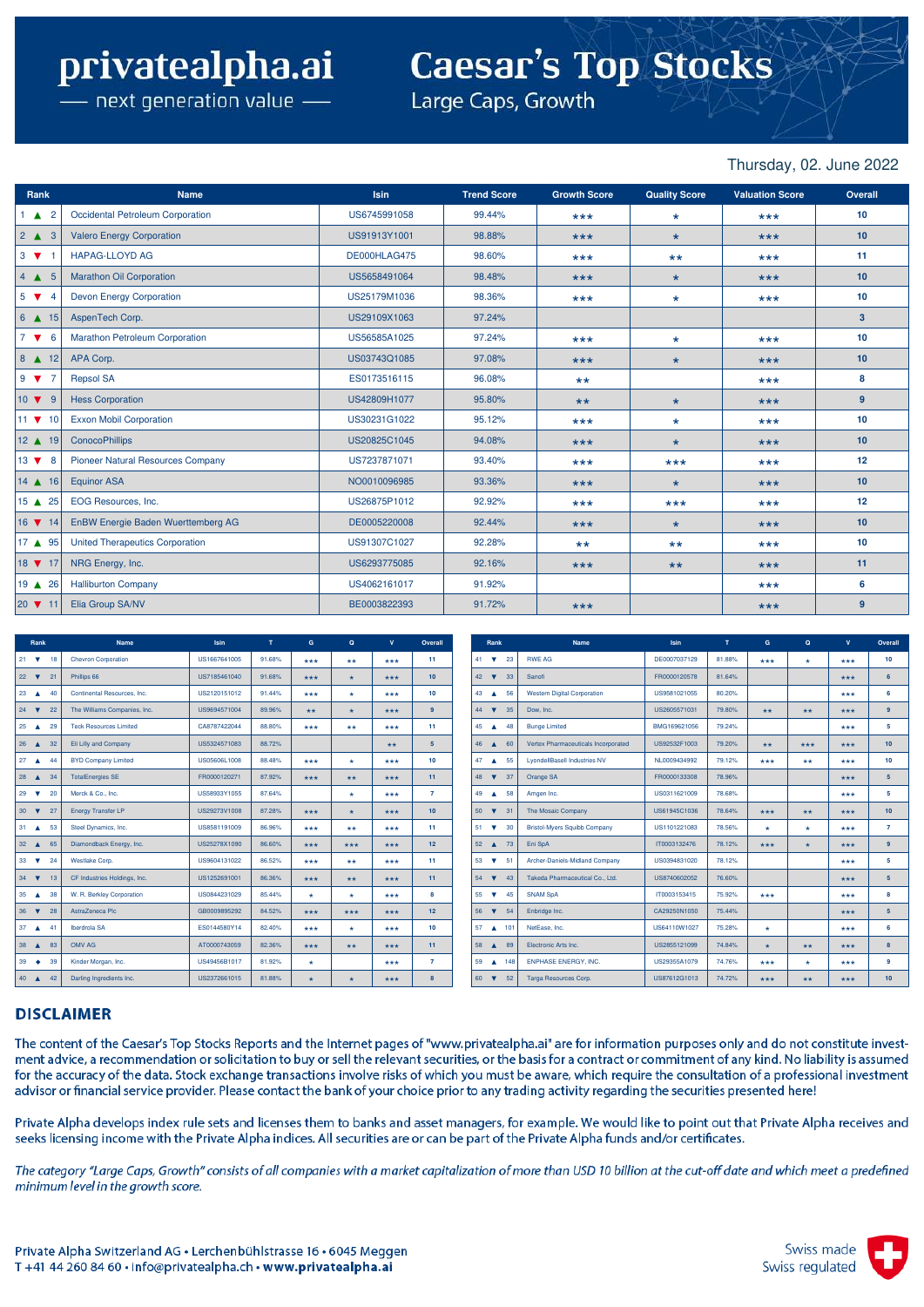# **Caesar's Top Stocks**

– next generation value  $\overline{\phantom{a}}$ 

Large Caps, Value

#### Thursday, 02. June 2022

| Rank                           | <b>Name</b>                           | <b>Isin</b>  | <b>Trend Score</b> | <b>Value Score</b> | <b>Quality Score</b> | <b>Valuation Score</b> | Overall        |
|--------------------------------|---------------------------------------|--------------|--------------------|--------------------|----------------------|------------------------|----------------|
| $1 + 1$                        | <b>Valero Energy Corporation</b>      | US91913Y1001 | 99.52%             | $\star$            | $\star$              | $***$                  | 8              |
| $2 \blacksquare$               | <b>Marathon Oil Corporation</b>       | US5658491064 | 99.28%             | $***$              | $\star$              | $***$                  | 9              |
| $3 \nabla$<br>$\overline{2}$   | <b>Marathon Petroleum Corporation</b> | US56585A1025 | 98.80%             |                    | $\star$              | $***$                  | $\overline{7}$ |
| $4 \times 3$                   | <b>Repsol SA</b>                      | ES0173516115 | 98.28%             | $***$              |                      | $***$                  | 8              |
| $5 \sqrt{2}$<br>$\overline{4}$ | <b>Exxon Mobil Corporation</b>        | US30231G1022 | 98.00%             | $\star$            | $\star$              | $***$                  | 8              |
| $6 \Leftrightarrow$<br>6       | <b>Equinor ASA</b>                    | NO0010096985 | 96.72%             | $***$              | $\star$              | $***$                  | 10             |
| $7 \bullet$<br>$\overline{7}$  | <b>Chevron Corporation</b>            | US1667641005 | 96.28%             | $\star$            | $***$                | $***$                  | 9              |
| $8 \Leftrightarrow$<br>8       | <b>Bayer AG</b>                       | DE000BAY0017 | 96.00%             | $***$              |                      | $***$                  | 8              |
| $9 \times 5$                   | <b>Thales SA</b>                      | FR0000121329 | 95.36%             |                    |                      | $***$                  | 5              |
| $10$ $\blacksquare$            | <b>Grifols SA</b>                     | ES0171996087 | 95.28%             | $\star$            |                      | $***$                  | 6              |
| 11 $\triangle$ 13              | Phillips 66                           | US7185461040 | 95.04%             | $***$              | $\star$              | $***$                  | 9              |
| 12 ▲ 14                        | <b>Baker Hughes Company</b>           | US05722G1004 | 94.72%             |                    |                      | $***$                  | 5 <sup>5</sup> |
| $13 \times 10$                 | EnBW Energie Baden Wuerttemberg AG    | DE0005220008 | 94.52%             |                    | $\star$              | $***$                  | $\overline{7}$ |
| $14 \triangle 29$              | CaixaBank SA                          | ES0140609019 | 94.48%             |                    |                      |                        | 3 <sup>2</sup> |
| $15$ $\triangle$ 18            | <b>Teck Resources Limited</b>         | CA8787422044 | 94.00%             | $***$              | $***$                | $***$                  | 11             |
| $16$ $\triangle$ 28            | Corteva, Inc.                         | US22052L1044 | 93.56%             |                    | $\star$              | $***$                  | $\overline{7}$ |
| $17 \times 16$                 | NRG Energy, Inc.                      | US6293775085 | 92.88%             | $***$              | $***$                | $***$                  | 11             |
| $18 \bullet 9$                 | <b>McKesson Corporation</b>           | US58155Q1031 | 92.72%             | $***$              | $\star$              | $***$                  | 9              |
| 19 ▼ 17                        | <b>Energy Transfer LP</b>             | US29273V1008 | 91.60%             | $***$              | $\star$              | $***$                  | 9              |
|                                | Westlake Corp.                        | US9604131022 | 90.88%             | $***$              | $***$                | $***$                  | 11             |

| Rank                                             | <b>Name</b>                    | Isin         | T      | $\mathbf{v}$         | $\alpha$ | $\mathbf{v}$ | Overall          | Rank                                | <b>Name</b>                         | <b>Isin</b>  | T      | $\mathbf{v}$ | $\mathbf{Q}$ | $\mathbf{v}$ | Overall          |
|--------------------------------------------------|--------------------------------|--------------|--------|----------------------|----------|--------------|------------------|-------------------------------------|-------------------------------------|--------------|--------|--------------|--------------|--------------|------------------|
| $21 \quad \nabla$                                | The Mosaic Company             | US61945C1036 | 89.96% | $***$                | $***$    | ***          | 10 <sup>10</sup> | 41 $\triangle$ 43                   | <b>LyondellBasell Industries NV</b> | NL0009434992 | 83.84% | ***          | $***$        | ***          | 11               |
| 22<br>26<br>$\blacktriangle$                     | <b>TotalEnergies SE</b>        | FR0000120271 | 89.92% | ***                  | $**$     | ***          | 11               | 42 $\overline{\mathbf{v}}$<br>24    | Telia Co. AB                        | SE0000667925 | 83.68% | ***          |              | $***$        | $\mathbf{a}$     |
| 23<br>22<br>$\overline{\mathbf{v}}$              | Deutsche Telekom AG            | DE0005557508 | 89.88% | ÷                    |          | $***$        | $\overline{7}$   | 45<br>43 $\triangle$                | Iberdrola SA                        | ES0144580Y14 | 82.56% |              | $\star$      | $***$        | $\overline{7}$   |
| $24 \triangle$<br>33                             | AT&T Inc.                      | US00206R1023 | 89.36% | $***$                |          | $**$         | $\bf{a}$         | 44 $\triangle$ 47                   | CenterPoint Energy, Inc.            | US15189T1079 | 82.32% |              |              |              | 3 <sup>1</sup>   |
| 25<br>30<br>$\blacktriangle$                     | Vistra Corp.                   | US92840M1027 | 89.28% |                      |          | $***$        | 5.               | 45 $\overline{\mathbf{v}}$<br>$-41$ | Takeda Pharmaceutical Co., Ltd.     | US8740602052 | 82.00% | ***          |              | $***$        | 9                |
| $26 \triangle$<br>44                             | Steel Dynamics, Inc.           | US8581191009 | 89.16% | $***$                | $**$     | $***$        | 11               | $46 \bullet$<br>46                  | Enbridge Inc.                       | CA29250N1050 | 81.40% | ÷            |              | $***$        | $\overline{7}$   |
| 27<br>$\overline{\mathbf{v}}$<br>19              | <b>Telefonica SA</b>           | ES0178430E18 | 89.04% |                      |          |              | 3                | 47 $\triangle$<br>80                | Eni SpA                             | IT0003132476 | 80.28% | $***$        | $\star$      | ***          | 9                |
| 28                                               | Diamondback Energy, Inc.       | US25278X1090 | 88.52% | $***$                | ***      | ***          | 11               | 48<br>60<br>$\blacktriangle$        | Hitachi Ltd.                        | JP3788600009 | 80.24% | $***$        |              | ***          | $\mathbf{a}$     |
| 29<br>32<br>$\blacktriangle$                     | <b>Exelon Corporation</b>      | US30161N1019 | 88.16% | $***$                |          |              | 5.               | 49 4 50                             | NiSource Inc.                       | US65473P1057 | 78.72% |              |              |              | $\overline{2}$   |
| 30<br>36<br>$\blacktriangle$                     | Consolidated Edison, Inc.      | US2091151041 | 87.24% |                      |          |              | 3 <sup>°</sup>   | 50 ▲ 112                            | OMV AG                              | AT0000743059 | 77.56% | $***$        | $***$        | $***$        | 10 <sup>1</sup>  |
| $31 \quad \triangle$<br>39                       | Komatsu Ltd.                   | US5004584018 | 86.52% | $***$                |          | $***$        | ۰                | 51 4 58                             | Anthem, Inc.                        | US0367521038 | 77.40% | ÷            | $\Phi$       | ***          | $\overline{7}$   |
| 32 <sup>2</sup><br>$\overline{\mathbf{v}}$<br>20 | <b>RWE AG</b>                  | DE0007037129 | 86.32% | $\ddot{\phantom{1}}$ | $\star$  | $***$        | $\bf{a}$         | $52 \triangle 61$                   | Reliance Steel & Aluminum Co.       | US7595091023 | 76.88% | **           | ***          | $***$        | 10 <sup>10</sup> |
| 33<br>$\overline{\mathbf{v}}$<br>27              | Cigna Corporation              | US1255231003 | 85.76% | $***$                | $\star$  | $***$        | 9                | 53 $\overline{v}$<br>52             | Westpac Banking Corp.               | AU000000WBC1 | 76.84% | $***$        |              |              | 4                |
| 34                                               | Sanofi                         | FR0000120578 | 85.60% | $\Phi$               |          | $***$        | $\overline{z}$   | $54$ $\blacktriangledown$<br>49     | AmerisourceBergen Corporation       | US03073E1055 | 76.36% | $\star$      |              | $***$        | 6                |
| 35<br>$\triangle$ 37                             | Kinder Morgan, Inc.            | US49456B1017 | 85.48% | $\Delta \mathbf{r}$  |          | ***          |                  | $55 +$<br>55                        | <b>CMS Energy Corporation</b>       | US1258961002 | 76.08% |              |              |              | $\overline{2}$   |
| 36<br>$\overline{\mathbf{v}}$<br>21              | Orange SA                      | FR0000133308 | 85.36% | $***$                |          | $***$        | <b>B</b>         | 56<br>88<br>$\blacktriangle$        | Tokio Marine Holdings, Inc.         | JP3910660004 | 75.96% | $***$        |              |              | 5                |
| 37<br>$\overline{\mathbf{v}}$<br>23              | Dow, Inc.                      | US2605571031 | 85.32% | ***                  | $***$    | $***$        | 11               | 57 4 81                             | <b>Western Digital Corporation</b>  | US9581021055 | 75.40% | $***$        |              | $***$        | $\overline{7}$   |
| 38<br>$\blacktriangle$<br>40                     | Archer-Daniels-Midland Company | US0394831020 | 84.68% | $\Phi$               |          | $***$        | $\overline{7}$   | 58<br>51<br>$\overline{\mathbf{v}}$ | Molson Coors Beverage Company       | US60871R2094 | 74.52% | $**$         | $***$        | $***$        | $\mathbf{a}$     |
| 39<br>$\overline{\mathbf{v}}$<br>35              | Acciona SA                     | ES0125220311 | 84.40% |                      |          | $\star$      | Δ                | 59 4 63                             | <b>Duke Energy Corporation</b>      | US26441C2044 | 74.48% |              |              |              | $\overline{2}$   |
| 40 42                                            | <b>Bunge Limited</b>           | BMG169621056 | 83.84% | $***$                |          | ***          | 8                | 59 4 64                             | <b>Duke Energy Corporation</b>      | US26441C2044 | 74.48% |              |              |              | $\overline{2}$   |

#### **DISCLAIMER**

The content of the Caesar's Top Stocks Reports and the Internet pages of "www.privatealpha.ai" are for information purposes only and do not constitute investment advice, a recommendation or solicitation to buy or sell the relevant securities, or the basis for a contract or commitment of any kind. No liability is assumed for the accuracy of the data. Stock exchange transactions involve risks of which you must be aware, which require the consultation of a professional investment advisor or financial service provider. Please contact the bank of your choice prior to any trading activity regarding the securities presented here!

Private Alpha develops index rule sets and licenses them to banks and asset managers, for example. We would like to point out that Private Alpha receives and seeks licensing income with the Private Alpha indices. All securities are or can be part of the Private Alpha funds and/or certificates.

The category "Large Caps, Value" consists of all companies with a market capitalization of more than USD 10 billion at the cut-off date.

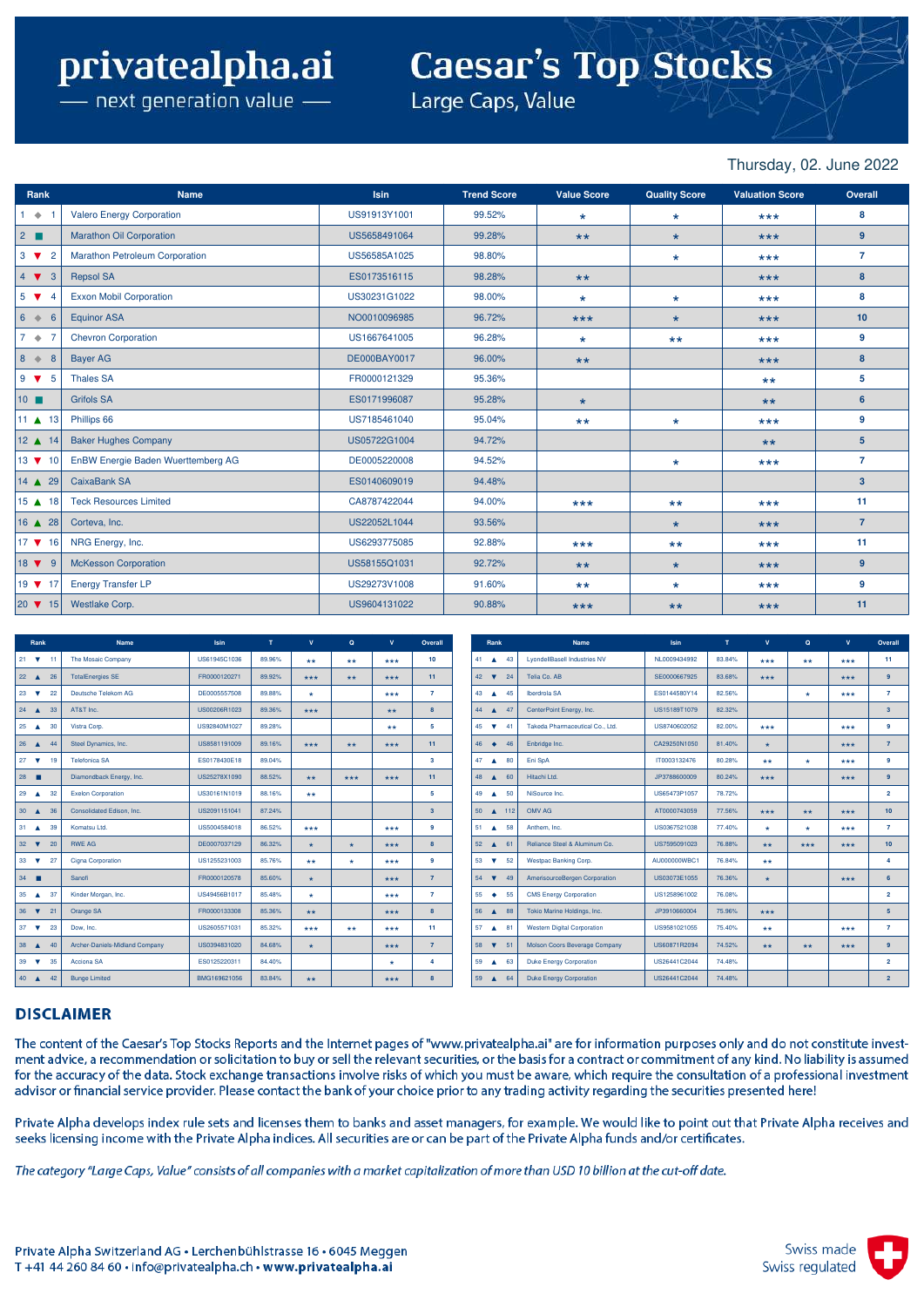# **Caesar's Top Stocks**

 $-$  next generation value  $-$ 

**ESG Leaders** 

Thursday, 02. June 2022

| Rank                                  | <b>Name</b>                              | <b>Isin</b>         | <b>Trend Score</b> | <b>Growth Score</b> | <b>Quality Score</b> | <b>Valuation Score</b> | Overall        |
|---------------------------------------|------------------------------------------|---------------------|--------------------|---------------------|----------------------|------------------------|----------------|
| $1 + 1$                               | <b>PNE AG</b>                            | DE000A0JBPG2        | 99.60%             |                     |                      |                        | 3              |
| $2 \triangle 5$                       | <b>Eramet SA</b>                         | FR0000131757        | 99.04%             |                     |                      |                        | 3 <sup>2</sup> |
| $3 \nabla$<br>$\overline{2}$          | <b>Repsol SA</b>                         | ES0173516115        | 98.60%             | $***$               |                      | $***$                  | 8              |
| $4 \div 4$                            | Solaria Energia y Medio Ambiente SA      | ES0165386014        | 97.48%             |                     |                      |                        | 3 <sup>2</sup> |
| $5 \triangle 6$                       | <b>Equinor ASA</b>                       | NO0010096985        | 96.80%             | $***$               | $\star$              | $***$                  | 10             |
| $6$ $\triangle$ 8                     | <b>Lundin Energy AB</b>                  | SE0000825820        | 96.48%             |                     |                      | $***$                  | 5 <sup>5</sup> |
| $7 \triangle 12$                      | <b>Encavis AG</b>                        | DE0006095003        | 96.28%             | $***$               | $\star$              | $***$                  | 8              |
| $8$ $\triangle$ 11                    | <b>Terna Energy SA</b>                   | GRS496003005        | 96.04%             |                     |                      |                        | 3 <sup>2</sup> |
| $9$ $\triangle$ 10                    | Polaris Infrastructure Inc.              | CA73106R1001        | 96.00%             |                     |                      |                        | 3              |
| $10 \bullet 3$                        | Elia Group SA/NV                         | BE0003822393        | 95.44%             | $***$               |                      | $***$                  | $9^{\circ}$    |
| 11 $\blacktriangledown$ 7             | <b>Getlink SE</b>                        | FR0010533075        | 94.84%             |                     |                      |                        | 3              |
| $12 \times 9$                         | EnBW Energie Baden Wuerttemberg AG       | DE0005220008        | 94.48%             | $***$               | $\star$              | $***$                  | 10             |
| $13$ $\triangle$ 19                   | <b>SMA Solar Technology AG</b>           | DE000A0DJ6J9        | 94.36%             |                     |                      |                        | 3              |
| $14$ $\triangle$ 16                   | <b>Teck Resources Limited</b>            | CA8787422044        | 94.32%             | $***$               | $***$                | $***$                  | 11             |
| $15 + 15$                             | <b>ERG SpA</b>                           | IT0001157020        | 93.64%             |                     |                      |                        | 3              |
| $16$ $\blacktriangledown$ 13          | <b>Telefonica Deutschland Holding AG</b> | DE000A1J5RX9        | 93.52%             | $***$               |                      | $***$                  | 9              |
| 17 4 36                               | <b>Wacker Chemie AG</b>                  | <b>DE000WCH8881</b> | 93.48%             | $***$               | $\star$              | $***$                  | 10             |
| $18 \triangle 32$                     | AT & S Austria Technologie & System      | AT0000969985        | 93.48%             |                     |                      | $***$                  | 5 <sup>5</sup> |
| 19 ▲ 38                               | Energiekontor AG                         | DE0005313506        | 92.52%             |                     |                      |                        | 3              |
| $\begin{vmatrix} 20 \end{vmatrix}$ 42 | <b>Galp Energia SGPS SA</b>              | PTGAL0AM0009        | 91.20%             | $\star$             |                      | $***$                  | $\overline{7}$ |

| Rank                                | Name                                      | <b>Isin</b>  | T      | G     | $\mathbf{Q}$ | $\mathbf{v}$ | Overall          | Rank                       |    | <b>Name</b>                     | <b>Isin</b>  | т.     | G       | $\mathbf{Q}$ | $\mathbf{v}$ | Overall        |
|-------------------------------------|-------------------------------------------|--------------|--------|-------|--------------|--------------|------------------|----------------------------|----|---------------------------------|--------------|--------|---------|--------------|--------------|----------------|
| $21 \quad \nabla$<br>20             | Redes Energeticas Nacionais SGPS SA       | PTREL0AM0008 | 91.20% | ***   |              | $***$        | ۰                | 41 $\blacktriangledown$ 28 |    | Convatec Group Plc              | GB00BD3VFW73 | 83.12% | ***     |              | $***$        | 9              |
| $22 \triangle$<br>25                | Voltalia                                  | FR0011995588 | 90.64% |       |              | $***$        | 6                | 42 4 51                    |    | Mercialys SA                    | FR0010241638 | 83.00% | $***$   |              | $***$        | 9 <sup>°</sup> |
| $23 \quad \nabla$                   | Merck & Co., Inc.                         | US58933Y1055 | 90.40% |       | $\star$      | $***$        | $\overline{z}$   | 43 $\triangle$             | 46 | Iberdrola SA                    | ES0144580Y14 | 82.48% | ***     | $\star$      | ***          | 10             |
| $24 \triangle$<br>27                | Deutsche Telekom AG                       | DE0005557508 | 89.68% |       |              | $***$        | 6                | $44 \quad \nabla$          | 41 | Takeda Pharmaceutical Co., Ltd. | US8740602052 | 82.00% |         |              | ***          | 6              |
| $25 \quad \nabla$<br>-17            | Royal KPN NV                              | NL0000009082 | 89.48% |       |              |              | 3.               | 45 46 58                   |    | Mediclinic International Plc    | GB00B8HX8Z88 | 81.36% |         |              | ***          | 6              |
| $26 \triangle 31$                   | <b>TotalEnergies SE</b>                   | FR0000120271 | 89.48% | $***$ | $**$         | $***$        | 11               | 46 $\triangle$             | 48 | Enbridge Inc.                   | CA29250N1050 | 80.80% |         |              | $***$        | 6              |
| $27 \Delta$<br>35                   | AT&T Inc.                                 | US00206R1023 | 89.04% |       |              | $**$         | 5.               | $47 - $                    | 47 | Boralex Inc.                    | CA09950M3003 | 80.44% |         |              | $**$         | 5              |
| 28<br>$\overline{\mathbf{v}}$<br>24 | <b>Telefonica SA</b>                      | ES0178430E18 | 88.64% |       |              |              | 3 <sup>1</sup>   | 48 $\blacktriangledown$    | 39 | Metsa Board Oyj                 | FI0009000665 | 80.16% |         |              | ***          | 6              |
| 29 $\blacktriangledown$<br>23       | Van Lanschot Kempen NV                    | NL0000302636 | 88.24% | ***   | $\star$      | ***          | 10 <sup>10</sup> | 49 $\bullet$               | 49 | <b>Brambles Limited</b>         | AU000000BXB1 | 80.16% |         |              |              | 3              |
| $30 \quad \nabla$<br>22             | AstraZeneca Plc                           | GB0009895292 | 87.68% | $***$ | $***$        | $***$        | 12 <sup>2</sup>  | 50 4 64                    |    | Eni SpA                         | IT0003132476 | 79.88% | $***$   | $\star$      | $***$        | 9              |
| $31 \quad \nabla$<br>21             | <b>RWE AG</b>                             | DE0007037129 | 86.68% | ***   | $\star$      | $***$        | 10 <sup>10</sup> | 51 4 54                    |    | Enagas SA                       | ES0130960018 | 78.24% | $\star$ |              | $**$         | 5.             |
| $32 \triangle$<br>40                | Adtalem Global Education Inc.             | US00737L1035 | 86.64% |       |              | $***$        | 6                | $52 \triangle$             | 62 | EDP-Energias de Portugal SA     | PTEDP0AM0009 | 78.24% |         |              | ***          | 5 <sup>5</sup> |
| $33 \quad \nabla$<br>18             | <b>Bristol-Myers Squibb Company</b>       | US1101221083 | 86.12% | ٠     | $\star$      | ***          | 8                | 53<br>A 83                 |    | OMV AG                          | AT0000743059 | 78.24% | ***     | $***$        | ***          | 10             |
| $34$ $\blacktriangledown$<br>30     | Sanofi                                    | FR0000120578 | 85.48% |       |              | $***$        | 6                | $54$ $\blacktriangledown$  | 37 | Centrica plc                    | GB00B033F229 | 78.08% |         |              |              | 2 <sup>1</sup> |
| $35 \quad \nabla$<br>33             | Cigna Corporation                         | US1255231003 | 85.20% |       | $\star$      | ***          |                  | 55 4 56                    |    | <b>SNAM SpA</b>                 | IT0003153415 | 77.68% | ***     |              | ***          | 8              |
| 36<br>$\blacktriangle$<br>43        | Umicore                                   | BE0974320526 | 84.84% | $***$ |              | $***$        | $\bullet$        | 56<br>$\blacktriangle$     | 57 | Italgas SpA                     | IT0005211237 | 77.36% | $***$   |              | $***$        | $\mathbf{a}$   |
| 26<br>$37 \quad \nabla$             | Orange SA                                 | FR0000133308 | 84.84% |       |              | ***          | 6                | $57 \quad \nabla$          | 44 | Swisscom AG                     | CH0008742519 | 76.92% |         |              | $**$         | Δ              |
| $38 \quad \nabla$<br>34             | <b>TERNA Rete Elettrica Nazionale SpA</b> | IT0003242622 | 83.48% |       |              |              | 3 <sup>7</sup>   | 58 A                       | 85 | <b>EDP Renovaveis SA</b>        | ES0127797019 | 76.32% |         |              |              | $\overline{2}$ |
| 29<br>$39 \quad \nabla$             | Telia Co. AB                              | SE0000667925 | 83.40% |       |              | $***$        | 6.               | 59 A                       | 99 | Nexans SA                       | FR0000044448 | 76.00% |         |              |              | $\overline{2}$ |
| 40 450                              | Neoen SA                                  | FR0011675362 | 83.36% |       | $\star$      |              | $\Delta$         | $60 \quad \nabla$          | 53 | Novartis AG                     | US66987V1098 | 75.52% |         | $\star$      | ***          | 6              |

#### **DISCLAIMER**

The content of the Caesar's Top Stocks Reports and the Internet pages of "www.privatealpha.ai" are for information purposes only and do not constitute investment advice, a recommendation or solicitation to buy or sell the relevant securities, or the basis for a contract or commitment of any kind. No liability is assumed for the accuracy of the data. Stock exchange transactions involve risks of which you must be aware, which require the consultation of a professional investment advisor or financial service provider. Please contact the bank of your choice prior to any trading activity regarding the securities presented here!

Private Alpha develops index rule sets and licenses them to banks and asset managers, for example. We would like to point out that Private Alpha receives and seeks licensing income with the Private Alpha indices. All securities are or can be part of the Private Alpha funds and/or certificates.

The category "ESG Leaders" consists of all companies which meet a predefined minimum level in the ESG Performance Score and ESG Overall Rating.